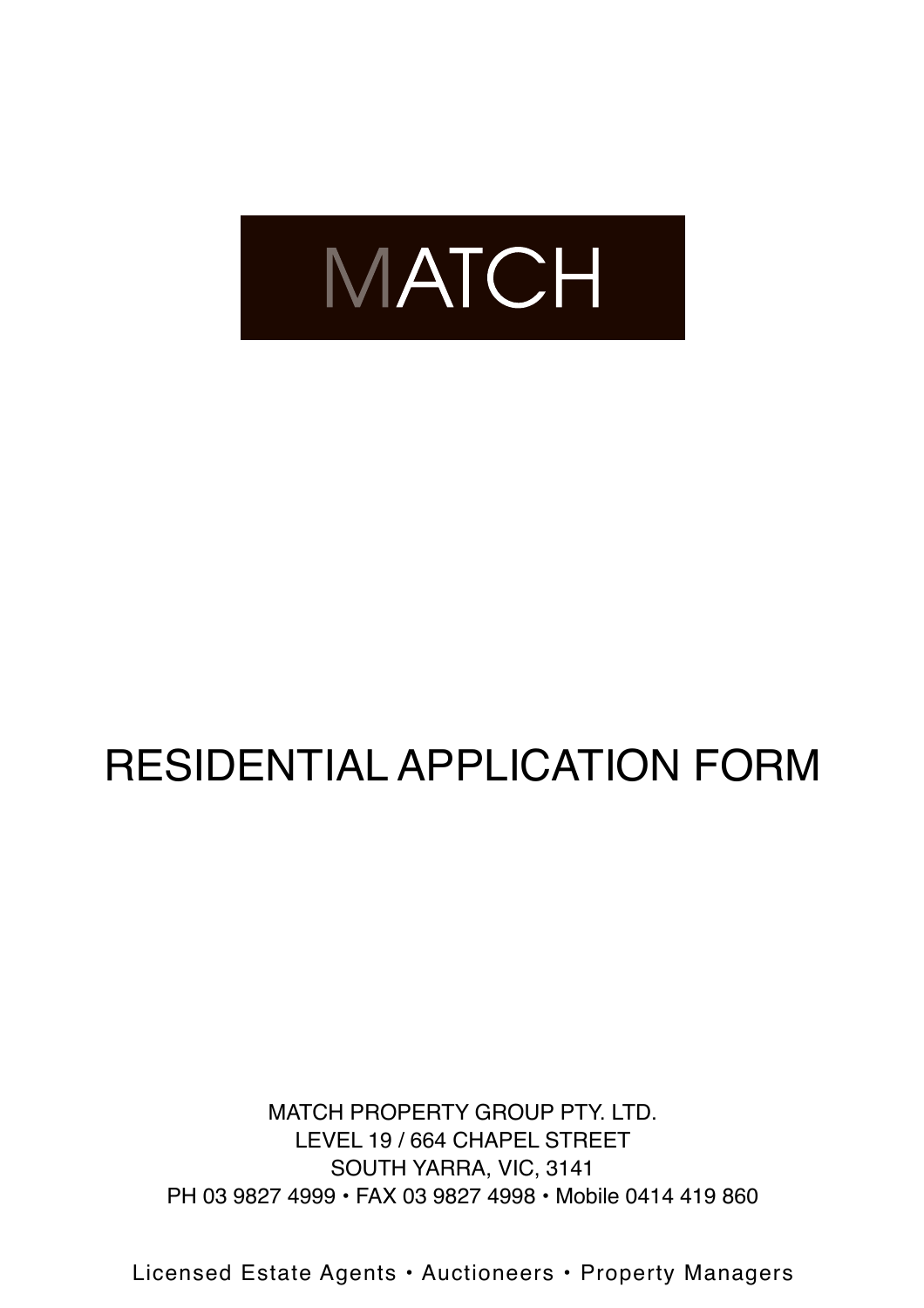

**Agent Name:** Match Property Group **ABN:** 365 700 1800 4 **Address:** 1 Oxford Lane, South Yarra VIC 3141 **Phone No:** 03 9827 4999 **Fax No:** 03 9827 4998 **Email:** rentals@matchpropertygroup.com.au

## **Residential Tenancy Application Form**

Please fully complete and sign every page of this application. For your application to be processed it must be fully completed.

| 1. Property Applying For                           |           |                                | 3. Personal Details           |                                                              |
|----------------------------------------------------|-----------|--------------------------------|-------------------------------|--------------------------------------------------------------|
| <b>Address</b>                                     |           | Title                          | <b>First Name</b>             | Initial                                                      |
| Suburb                                             | Post Code | Last Name                      |                               |                                                              |
| <b>Electricity Meter No:</b>                       |           | Date of Birth                  |                               |                                                              |
| Lease Term<br>Years<br>Months                      |           | <b>Current Address</b>         |                               |                                                              |
| Date Property is to be occupied                    |           | Suburb                         |                               | Post Code                                                    |
| Rent Payable for Property                          |           |                                | <b>Drivers Licence Number</b> | State of Issue                                               |
| Name(s) of other Applicants to Occupy Property     |           | <b>Car Registration Number</b> |                               |                                                              |
|                                                    |           |                                | Alternate ID (eg passport)    | No                                                           |
| Property Manager: Lisbeth Rosborg-Winter           | ID: 5964  | Pension Type                   |                               | No                                                           |
| 2. If self-employed, please complete the following |           |                                | Home Phone Number             |                                                              |
| Company Name                                       |           |                                | Mobile Phone Number           |                                                              |
| Company Address                                    |           | Email                          |                               |                                                              |
| Suburb                                             | Post Code | Occupation                     |                               |                                                              |
| <b>Business Type</b>                               |           | <b>Employers Name</b>          |                               |                                                              |
| <b>Position Held</b>                               |           |                                | <b>Employer Phone Number</b>  |                                                              |
| A.B.N.                                             |           |                                |                               | Please provide a contact number you are available on all day |
| <b>Accountant Name</b>                             |           | Contact number:                |                               |                                                              |
| <b>Accountant Phone</b>                            |           |                                |                               |                                                              |
| <b>Solicitor Name</b>                              |           |                                |                               |                                                              |
| <b>Solicitor Phone</b>                             |           |                                |                               |                                                              |

## **4. Utility Connection Service**

## connectnow.

#### **Connecting Your Utilities Has Never Been Easier**

**This is a value-added service independent of your tenancy application you are not obligated to use ConnectNow**

**ConnectNow is a simple and convenient time saving service assisting with your Telephone, Electricity & Gas connections.** 

ConnectNow also provide a range of additional services to compliment your household utilities, such as Internet & Pay TV.

A Connect**Now** representative will make all reasonable efforts to contact you within 1 working day of receiving an application. If ConnectNow was unable to contact you within this period it is the responsibility of the applicant to contact ConnectNow on 1300 554 323 to ensure connection is completed.

It is the responsibility of the Tenant to ensure that the Main Electricity Switch is in the "Off Position" between 8am & 7pm on the day connection is required and that there is easy access to the property.

While the Connect**Now** service is **FREE**, standard service provider connection fees and charges still apply. You pay **NO** extra charges as a result of using the Connect**Now** service.

Phone: **1300 554 323**  Fax: **1300 889 598**  Email: **info@connectnow.com.au** Internet: **www.connectnow.com.au**

I consent to ConnectNow Pty.Ltd. A.C.N. 79 097 398 662 arranging for the connection and<br>disconnection of the nominated utility services and to providing information contained in this<br>application to the utility providers fo the nominated utilities. The service will be activated according to the applicable regulations, service provider time frames and terms and conditions once the client has agreed to use the chosen service provider. I authorise the obtaining of a National Metering Identifier (N.M.I.) on<br>my residential address to obtain supply details. I acknowledge that the terms and conditions of<br>the service provider bind m from utility providers. I acknowledge that ConnectNow Pty Ltd will be paid a fee by the utility provider and will be paying a fee to the Agent in respect of the provision of the service being<br>provided to me by ConnectNow Pty Ltd.. Note: Connection of your utilities will only be initiated<br>once a representative has dis

| Call me to connect now |  | Yes |
|------------------------|--|-----|
|------------------------|--|-----|

Signed: **Date** / / /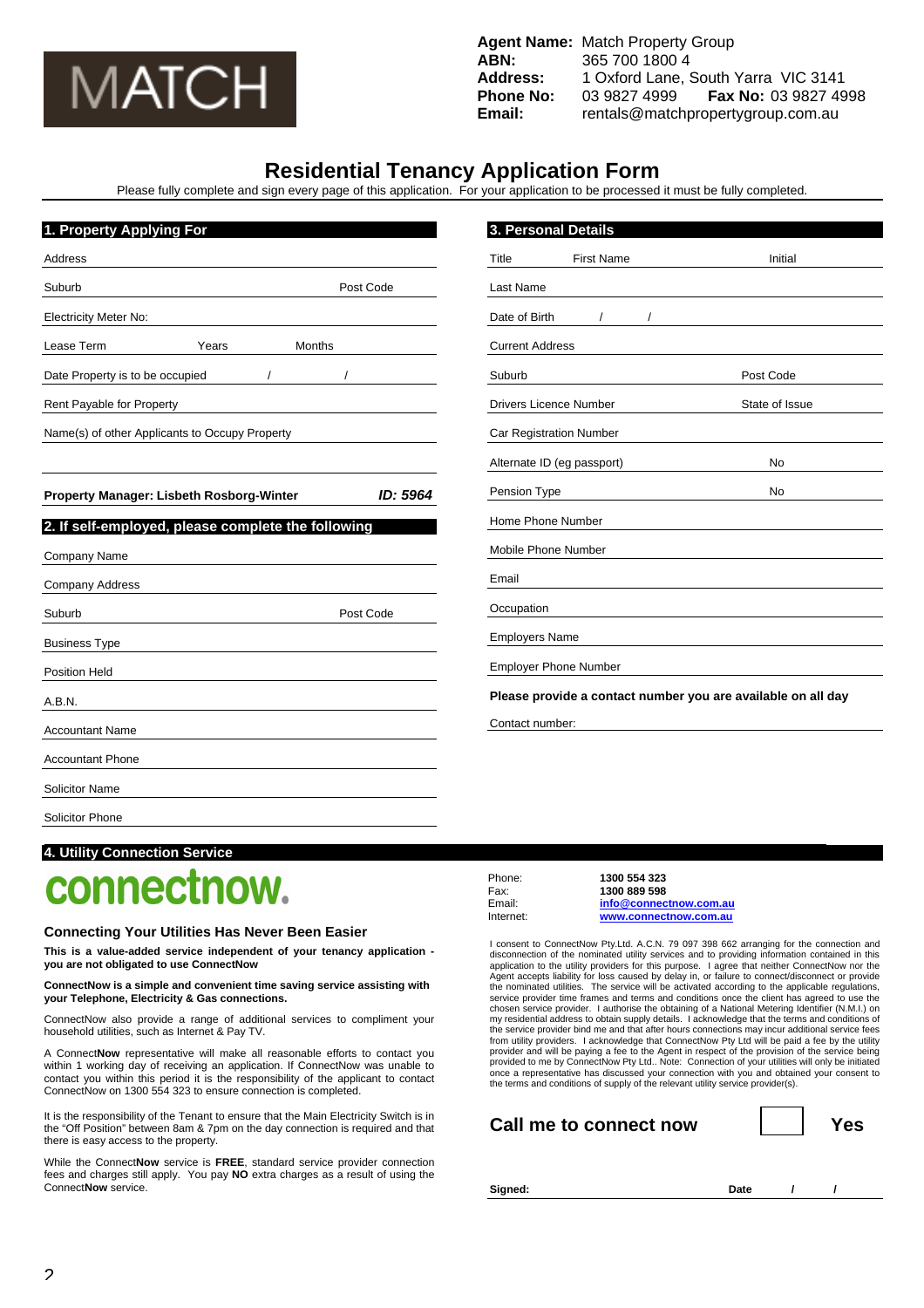| 5. Current Situation                                                 | 9. Current Employment Details                 |                 |  |
|----------------------------------------------------------------------|-----------------------------------------------|-----------------|--|
| Owner<br>Are you the<br>Renter                                       | <b>Employment Address</b>                     |                 |  |
| How long have you lived at your current address?<br>Years<br>Months  | Suburb                                        | Post Code       |  |
| Name of Landlord/Agent (If applicable)                               | <b>Contact Name</b>                           |                 |  |
| <b>Phone Number</b>                                                  | Length at current employment                  | Months<br>Years |  |
|                                                                      | Per Week<br>Net Income \$                     | \$<br>Per Month |  |
| Rent Paid per month                                                  | 10. Previous Employment Details               |                 |  |
| Reason for leaving                                                   | Occupation                                    |                 |  |
|                                                                      | <b>Employers Name</b>                         |                 |  |
| Was bond repaid in full?<br>No, If No, please specify<br>Yes         | <b>Employment Address</b>                     |                 |  |
|                                                                      | Suburb                                        | Post Code       |  |
|                                                                      | <b>Employer Phone Number</b>                  |                 |  |
| <b>6. Previous Rental History</b>                                    | <b>Contact Name</b>                           |                 |  |
| Were you the<br>Owner<br>Renter                                      | Length at previous employment                 | Months<br>Years |  |
| <b>Previous Address</b>                                              | Per Week<br>Net Income \$                     | \$<br>Per Month |  |
| Suburb<br>Post Code                                                  | 11. Personal Referees                         |                 |  |
| How long have you lived at your previous address?<br>Years<br>Months | 1. Reference name                             |                 |  |
| Name of Landlord/Managing Agent/Selling Agent                        | Occupation                                    |                 |  |
| <b>Phone Number</b>                                                  | Relationship                                  | Phone           |  |
| Rent Paid per month                                                  | 2. Reference name                             |                 |  |
| Reason for leaving                                                   | Occupation                                    |                 |  |
|                                                                      | Relationship                                  | Phone           |  |
| Was bond repaid in full?<br>No, If No, please specify<br>Yes         | 12. If Student, please complete the following |                 |  |
|                                                                      | Place of Study                                |                 |  |
| 7. Other Information                                                 | Course being undertaken                       |                 |  |
| Children<br>Number of persons occupying property<br>Adults           | Course Length                                 |                 |  |
| Please specify the ages of any children.                             | <b>Enrolment Number</b>                       |                 |  |
| Do you have pets?<br>No, If Yes, please specify<br>Yes               | Parents Name                                  | Ph:             |  |
| 8. Next of Kin                                                       | Campus Contact                                | Ph:             |  |
| <b>EmergencyContact</b><br>Relationship                              | Course Co-ordinator                           | Ph:             |  |
| Ph:<br>Address                                                       | Income:                                       |                 |  |
| Mobile<br>Other                                                      | Parents Address Overseas:                     |                 |  |
| 13. How did you find out about this property? (Please Tick)          |                                               |                 |  |
| INTERNET THE AGE □ OFFICE □ FOR LEASE BOARD<br><b>RENT LIST</b>      | INTERNET<br>OTHER:                            |                 |  |

## **14. Declaration**

I acknowledge that this is an application to lease this property and that my application is subject to the owner's approval and the availability of the premises on the due date. I hereby offer to rent the property from the owner under a lease to be prepared by the Agent pursuant to the Residential Tenancies Act 1997. I acknowledge that I will be required to pay rental in advance and a rental bond, and that this application is subject to approval from the owner/landlord. I declare that all information contained in this application (including the reverse side) is true and correct and given of my own free will. I declare that I have inspected the premises and am not bankrupt.

I authorise the Agent to obtain details of my credit worthiness from, the owner or Agent of my current or previous residence, my personal referees, any record, listing or database of defaults by tenants. If I default under a rental agreement, the Agent may disclose details of any such default to any person whom the Agent reasonably considers has an interest receiving such information.

Signed: **Date** / /